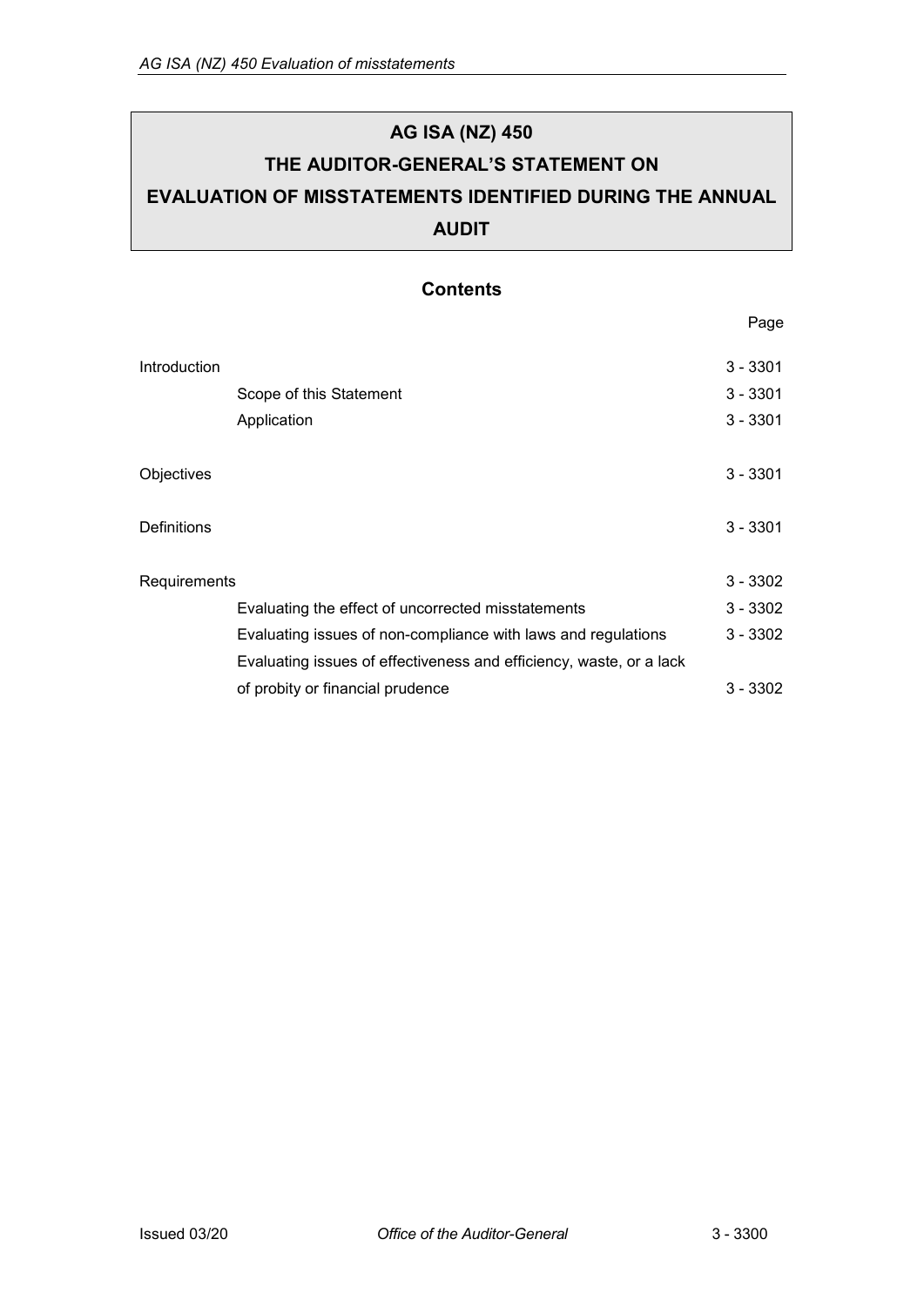## <span id="page-1-0"></span>**Introduction**

#### <span id="page-1-1"></span>**Scope of this Statement**

- 1. This Auditor-General's Auditing Statement:
	- (a) establishes the Auditor-General's requirements in relation to ISA (NZ) 450: *Evaluation of Misstatements Identified During the Audit* (ISA (NZ) 450);<sup>[1](#page-1-5)</sup> and
	- (b) provides additional guidance to reflect the public sector perspective.

#### <span id="page-1-2"></span>**Application**

- 2. Compliance with this Statement is mandatory for Appointed Auditors who carry out annual audits on behalf of the Auditor-General. This Statement requires compliance with all of the requirements of ISA (NZ) 450 and the additional requirements included in this Statement.
- 3. This Statement applies to audits of financial statements and/or performance information that have been prepared for reporting periods beginning on or after 1 April 2020, although earlier application is encouraged.

## <span id="page-1-3"></span>**Objectives**

- 4. The objectives of the Appointed Auditor are to:
	- (a) evaluate the effect of identified misstatements on the annual audit in keeping with the requirements of ISA (NZ) 450;
	- (b) evaluate the effect of uncorrected misstatements, if any, on the financial and performance information;
	- (c) evaluate the effect of any identified non-compliance with laws and regulations; and
	- (d) evaluate any matters of effectiveness and efficiency, waste, or a lack of probity or financial prudence identified during the audit.

## <span id="page-1-4"></span>**Definitions**

5. For the purpose of this Auditor-General's Auditing Statement, the defined terms have the meanings attributed:

-

<span id="page-1-5"></span>The ISA (NZ) Auditing Standards are scoped so that they apply to audits of "historical financial information". However, for the purposes of the Auditor-General's Auditing Standards and Statements, all references to "historical financial information" should be read as the audit of "historical financial and historical performance information".